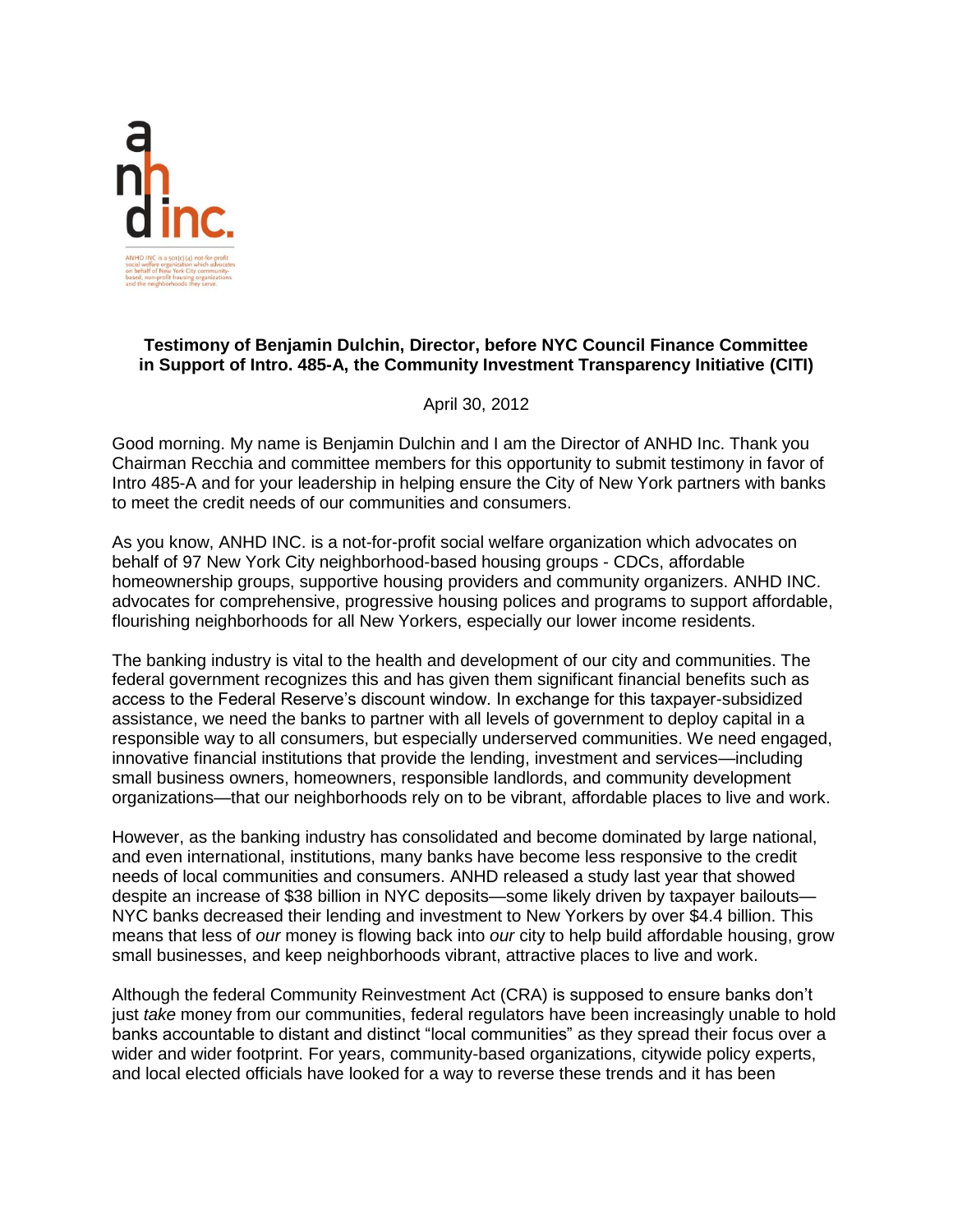impossible to either get them to respond affirmatively to the issues we brought to their attention or even know how banks were deploying capital in our communities.

New York City currently deposits billions of taxpayer dollars in banks, making it a large consumer of financial services. Currently, banks that want to be eligible to hold city deposits must be designated by the NYC Banking Commission on a bi-annual basis. However, the process is little more than a rubber stamp and little attention, if any, is given to how the bank is trying to meet the credit needs of communities and consumers. A sophisticated consumer does business with those partners that best represent their interests. Other major cities—including Philadelphia, Pittsburgh, and Cleveland—understand this and have enacted laws that tie city deposits to bank performance. The NYC Community Investment Transparency Initiative (CITI) is a smart, moderate approach to replicate these efforts and encourage banks to meet the credit needs of New Yorkers.

Given the banks' huge reductions in lending, investment, and services over the past several years, it is clear the banks need this encouragement. ANHD Inc. enthusiastically supports the CITI because it is designed to give NYC the information it needs to make informed decisions on where it deposits taxpayer dollars.

Specifically, the CITI will:

- Create **a new Community Investment Advisory Board** with eight member, and works to balance the members of the Board between industry and community representatives. The board will be housing and staffed within the Department of finance, and report to the New York City Banking Commission in order **to inform and impact the Banking Commission's process designating banks that apply to receive New York City treasury deposits**.
- Authorize the Board to **hold public hearings in every borough of the city every two years**, soliciting input from the community, and draft and publish "**community banking needs assessment**‖ **that details the specific banking issues and needs of low- and moderate communities in our city**.
- Direct the Board to annually **collect from applying banks detailed information, with local-level data, about their activities to meet the credit and banking needs of our communities**. The Board will make that bank information public, then **hold a city-wide public hearing to solicit community input on the performance of each bank in meeting community needs**. The Board will then write and publish a report with a **detailed evaluation of each bank**.
- **Encourage each bank to submit their own "community investment plan"**, which proactively lays out that bank's plans to meet the credit and banking needs of low- and moderate income communities, and that plan must specifically respond to the community banking needs assessment written by the Board. **The individual assessment of each bank done by the Board every year will measure banks against the goals in the community needs assessment, holding banks accountable to an outside standard**.

In sum, the bill will create a new and effective system of transparency and oversight for local banks. Contrary to what the banking industry has alleged, Intro. 485-A would not force banks to